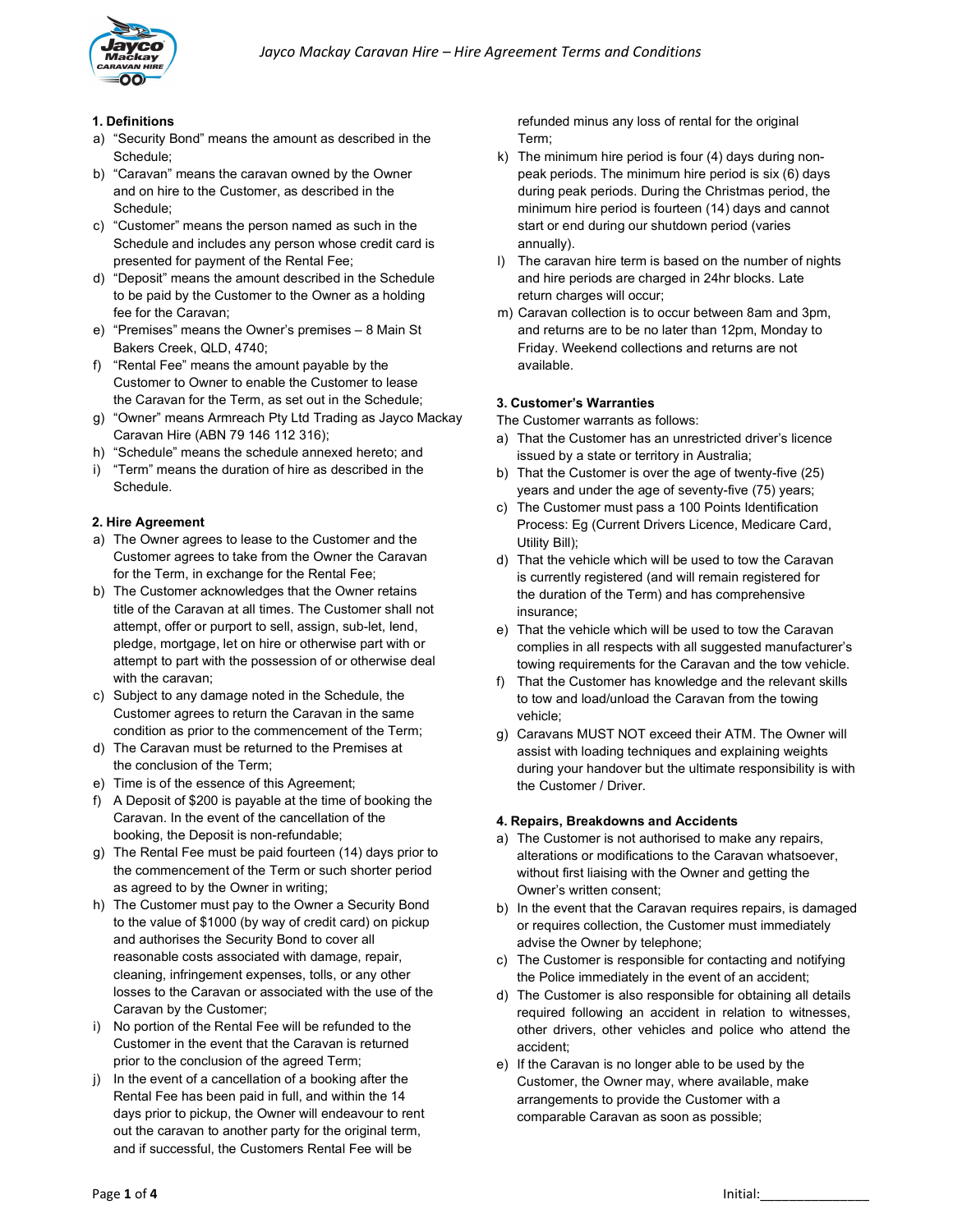

- f) The Customer shall not be entitled to recover from the Owner any sum whatsoever for any delay, inconvenience or loss of any kind due to accident, breakdown, defect or any inability to use the Caravan;
- g) The Customer authorises the Owner to withhold the Security Bond to cover any insurance excess regardless of who was at fault in the event of an accident. The Security Bond will be refunded only if the Owner is successful in recovering the cost of the insurance excess from a third party.
- h) In the event that the Customer loses or damages the keys for the Caravan, the Customer is liable for the sum of one hundred dollars (\$100.00), which may be deducted by the Owner from the Security Bond.
- i) The Customer will pay for the cost of repairing or replacing tyres damaged during the Term except if the tyre is defective and is returned by the Customer to the Owner for inspection and is subject to a warranty claim on the manufacturer;

## 5. Hire Conditions

The Customer agrees to comply with the following conditions of hire during the Term:

- a) No pets are permitted to enter the Caravan;
- b) The Caravan is only to be driven and towed on bitumen sealed roads. Dirt access roads to camping areas or national parks are permitted. Road conditions are to be assessed by the Customer;
- c) Jayco "Outback" Caravans does not mean the Caravans are permitted to be used on 4 Wheel Drive Tracks or Unsealed Roads. Driving on Beaches is not permitted at any time;
- d) No items are to be stored on the floor of the Caravan as this may cause damage to the floor coverings and furniture;
- e) Only the Customer may tow and otherwise use the Caravan during the Term. The Caravan is not to be sublet or loaned to any other person. Any persons wishing to tow the Caravan must be noted as a Customer in this Agreement;
- f) No smoking is permitted in or near the Caravan. The cost of rectifying any smoke smell emanating from the Caravan (including that from a camp fire) will be charged to the Customer and can be deducted from the Security Bond. This may include replacement of fabric internal items of the Caravan including mattresses, lounges and curtains, depending on the severity of the smoke smell;
- g) Gas consumption is included in the hire fees. The customer is not required to top up the gas bottles but if a bottle is fully depleted, the Customer may have the bottles re-filled but must not swap or exchange gas bottles as they are specific to the Caravan;
- h) Pull-out Awnings must not be left unattended or left up in windy and wet conditions. When using the awning, the posts must be left attached to the caravan wall. If you are away from the Caravan, the awning and windows/hatches should be closed to prevent any unexpected damage by wind or rain.

i) When unattended and unhitched the customer must connect a coupling lock which is supplied by the Owner as part of the inclusions.

### 6. Acknowledgement of Obligations

The Customer provides acknowledgment of the following obligations in respect of Customer's use and operation of the Caravan:

- a) To always tow the Caravan and otherwise use the Caravan safely and with due care and consideration of others;
- b) To not tow the Caravan when intoxicated by alcohol or in any way affected by drugs, prescription or otherwise;
- c) To at all time comply with all lawful directions of the Owner or any other authoritative figure, such as police;
- d) To comply with all policies, rules, regulations and laws relating to the use of the Caravan as supplied, displayed or otherwise advised to the Customer by the Owner and to comply with all road traffic laws.
- e) To pay for any toll charges, parking fines or traffic infringement notices issued. If any incurred charges are received by the owner after the refund of the Security Bond, the Owner reserves the right to pursue the Customer for these charges. An additional administration fee of \$20 per fine/notice is payable to the Owner;
- f) To not operate the Caravan in a manner which is unlawful.
- g) To secure the Caravan in a reasonable manner when not in use to avoid theft or damage of the Caravan;
- h) To not use the Caravan in a manner which will likely cause damage to it;
- i) To not tow the Caravan outside of Queensland, unless prior written approval has been given by the Owner.

# 7. Exclusion of any Warranties

The Customer acknowledges that the Owner is not making any warranties or representations:

- a) As to the towing or operation of the Caravan;
- b) That any materials provided in connection with the use of the Caravan will be fit for the purposes intended.

# 8. Obligations at end of Term

- a) If the Customer wishes to extend the Term, notice must be provided to the Owner, who, upon consideration of availability, may grant an extension of the Term;
- b) The Caravan is to be returned to the Premises upon expiration of the Term by 12pm that day Monday – Friday. A late return penalty of \$200 per day (or part thereof) may otherwise be charged;
- c) Upon the conclusion of the Term, the Caravan (including the toilet and shower) is to be returned to the Premises in a clean and tidy condition. Failure to do so may result in a cleaning charge being deducted from the Security Bond at the rate of \$200.
- d) per hour. Failure to empty the toilet cassette may result in an additional cleaning charge of \$50 being deducted from the Security Bond. A cleaning kit is provided with the Caravan. No other chemicals or cleaning apparatus are permitted to be used on the Caravan;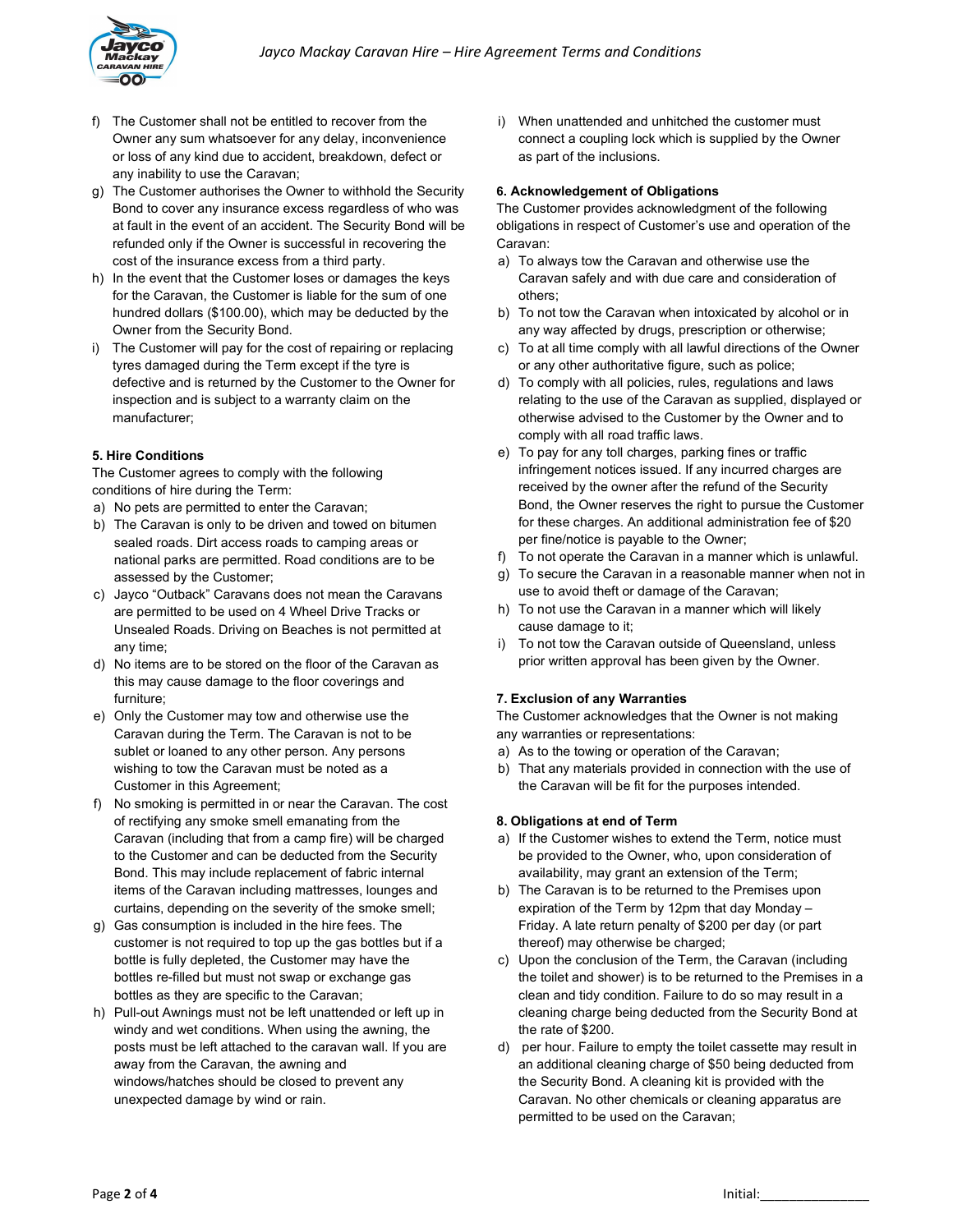

- e) Upon the conclusion of the Term, the Caravan is to be returned to the Premises. One-way hire is not available. Failure to return the Caravan to the Premises will result in retrieval charges of \$110 per hour for the Owner to travel to the location of the Caravan and to return it to the Premises, plus any applicable daily hire charges being deducted from the Security Bond;
- e) Subject to any pre-existing damage noted in the Schedule, the Caravan must be returned in the same condition as at the commencement of the Term (including the condition of the awnings and accessories), fair wear and tear excepted;
- f) The Security Bond will be refunded in full to the Customer if the Caravan is returned to the Owner in the same condition as it was prior to the commencement of the Term, fair wear and tear excepted.
- g) The Owner reserves the right to withhold the Security Bond and apply it to all reasonable costs associated with the repair, retrieval or other costs and/or replacement of the Caravan if the Caravan is returned with any damage that the Customer is responsible for or if the Caravan is not returned at all. The Customer is also liable and must pay any further costs associated with such repairs, retrieval or replacement.
- h) Any items found to be missing, substituted or lost will be deducted from the Customers Security Bond;
- i) The Customer acknowledges that the Security Bond may not be available to be refunded immediately if the state of repair of the Caravan cannot be assessed or any damages are yet to be quantified. The Owner will endeavour to refund any Security Bond within ten (10) days of the conclusion of the Term, however in the event there is damage to the Caravan, this time may be extended until a Qualified Repairer can assess and quote the damage.

### 9. Release and Indemnity

In consideration of the Owner leasing the Caravan to the Customer, the Customer agrees that:

- a) The Customer will use the Caravan solely at their own risk;
- b) The Customer has inspected the Caravan and accepts it as it stands with all or any defects, whether hidden or exposed;
- c) The Customer acknowledges that any damage by sea water is not covered by insurance and as such, the Customer will be solely responsible for any damage to the Caravan caused by sea water;
- d) The Customer confirms that they accept the Caravan to be safe and suitably operational;
- e) The Customer accepts full responsibility for any injury the Customer may suffer or for the Customer's death and for any damage or destruction to the Caravan whether caused or contributed to by the Customer or by any other person;
- f) The Customer accepts full responsibility for any injury or death of another person and for any damage to or destruction of another person's property or other property to the extent to which the Customer has caused or contributed to such injury, death, damage or destruction

by the Customer's negligent, reckless or intentional acts or behaviour;

- g) The Customer releases the Owner and the Owner's directors, agents, employees and representatives from and against any liability for or in respect of the Customer's injury or death and any liability for or in respect of damage to or destruction of the Caravan or other property whether caused or contributed to by the Customer's or anyone else's negligence, recklessness, intentional act or breach of obligation (including any damage to the tow vehicle);
- h) The Customer will release the Owner from any loss or destruction of the Customer's personal effects stored in or around the Caravan, whether occurring during the Term or following conclusion of the Term;
- i) The Customer will indemnify and keep indemnified the Owner and the Owner's directors, agents, employees and representatives from and against any liability for or in respect of the injury or death of the Customer or any other person and from and against liability for or in respect of or damage to or destruction of the Caravan or other property or other property of any other person caused or contributed to by the Customer's negligence, recklessness, intentional act or breach of obligation;
- j) The indemnities and assumptions of liability contained herein will continue in full force and effect notwithstanding the termination of this Agreement, whether by expiration of time or otherwise;
- k) The Customer must on demand reimburse the Owner for all costs, charges, expenses, fees, disbursements (including all reasonable legal costs on a solicitor and own client basis) paid or incurred by the Owner of or incidental to:
	- i. Any breach, default or repudiation of this Agreement by the Customer (including the fees of all professional consultants properly incurred by the Owner in consequence of, or in connection with, any such breach, default or repudiation);
	- ii. The exercise or attempted exercise of any right, power, privilege, authority or remedy of the Owner under or by virtue of this Agreement.

### 10. Termination

The Owner may terminate this Agreement and immediately repossess the Caravan if the Customer fails to comply with any of the terms of this Agreement. In such a circumstance, the Customer is not entitled to any refund of the Rental Fee, Deposit or the Security Bond.

### 11. General

- a) The Owner may at any time prior to the commencement of the Term alter the Customer's booking such as by providing a similar size and similar feature Caravan to that originally booked;
- b) The Customer agrees that if any term of this Agreement, or any part thereof or expression therein, shall be or become invalid or unenforceable, that the remaining terms and conditions shall not be affected;